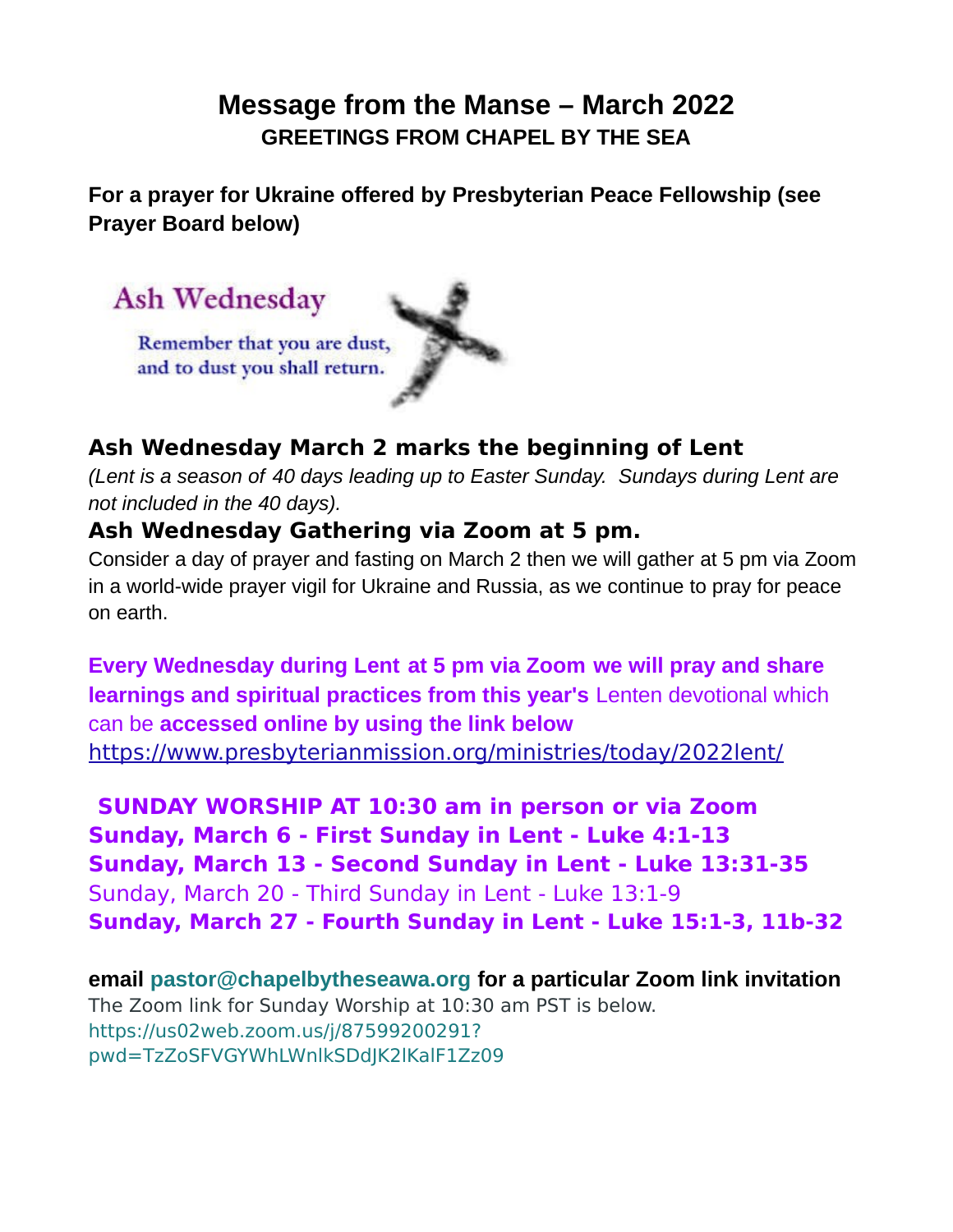

#### **BIBLE STUDY OPPORTUNITIES DURING LENT** will be via Zoom only:

**Wednesdays** at 5 pm *via Zoom* Prayer & Share Matthew 25 Lenten experience. The chapel is a Matthew 25 church.



# NEW LENTEN DEVOTIONAL FOR 2022 Lord, When Did We See You? *A Matthew 25 Lenten Experience*

In 2019, the Presbyterian Church (U.S.A.) began inviting churches to live boldly for Jesus by becoming Matthew 25 congregations. By framing the work of the church based on the words Jesus spoke in Matthew 25:31–46 — "I was hungry, and you fed me," "I was thirsty and you gave me something to drink," "I was sick and you cared for me," etc. — congregations have begun strengthening their connection to one another by sharing a common mission while seeking new ways to engage within their communities.

As the Matthew 25 invitation marks its third anniversary, *Presbyterians Today* invites you to delve deeply into the Scripture passage that has gained so much mission momentum. This year's devotional, "Lord,

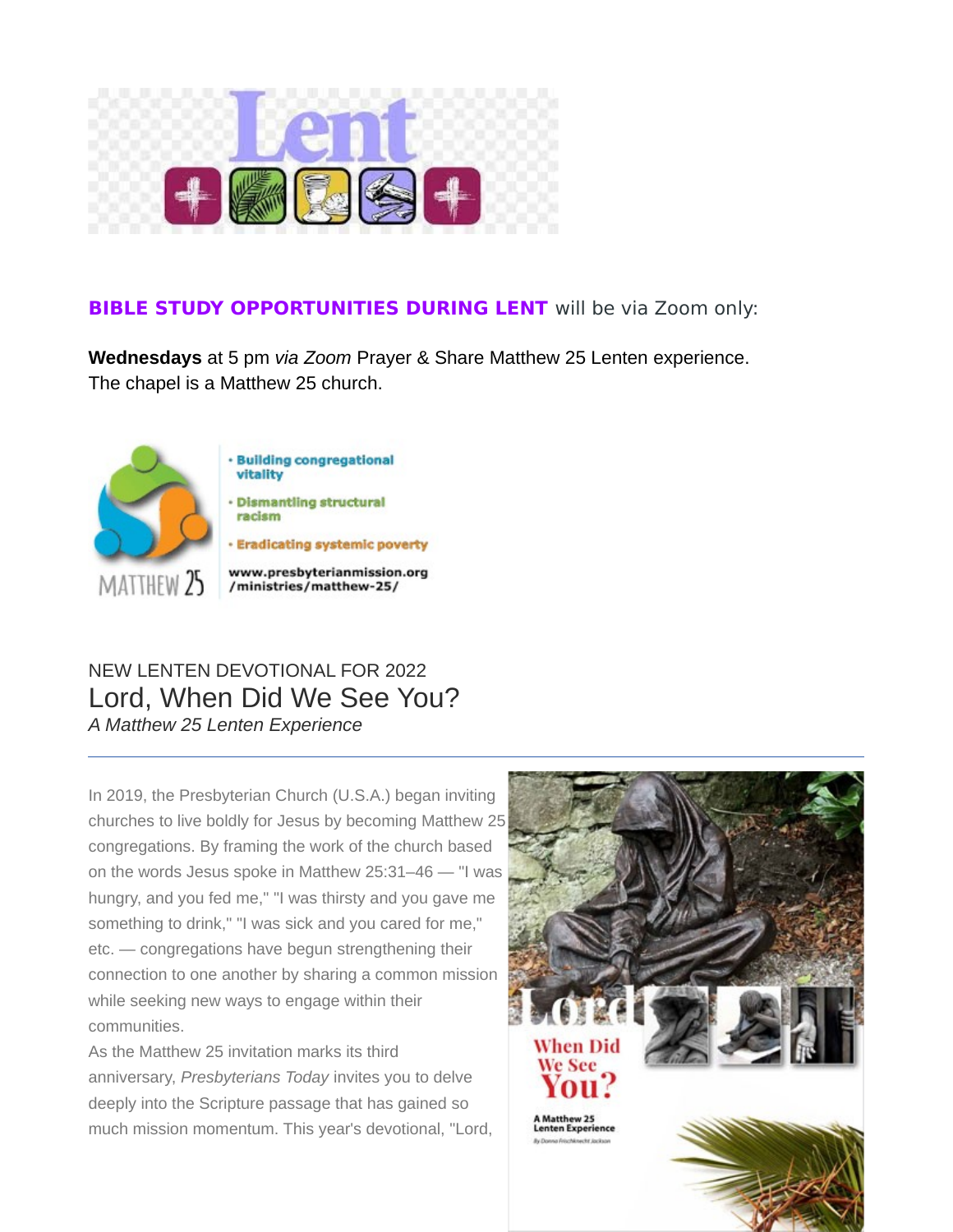When Did We See You: A Matthew 25 Lenten Experience," is an opportunity to pause and ponder what it means to live for Jesus. It is a time to listen again to Jesus' words and open your heart and ask, "How can I live for you?"

Each week, readers explore one of Jesus' six Matthew 25 "I was" statements, beginning with Ash Wednesday and the first days of Lent's invitation to "inherit the kingdom." You'll also find Scripture reflections and prayers, church spotlights, spiritual exercises and even simple Lenten recipes. The Lenten devotional is free. Read it online, share it, download it or print it out.

[READ OR DOWNLOAD →](https://pcusa.lt.acemlna.com/Prod/link-tracker?redirectUrl=aHR0cHMlM0ElMkYlMkZ3d3cucHJlc2J5dGVyaWFubWlzc2lvbi5vcmclMkZtaW5pc3RyaWVzJTJGdG9kYXklMkYyMDIybGVudCUyRiUzRnV0bV9zb3VyY2UlM0RBY3RpdmVDYW1wYWlnbiUyNnV0bV9tZWRpdW0lM0RlbWFpbCUyNnV0bV9jb250ZW50JTNEUHJlc2J5dGVyaWFucyUyQlRvZGF5JTJCJTI1N0MlMkJBJTJCQ2h1cmNoJTJCQ2hhbmdlZCUyQmJ5JTJCQ292aWQlMjZ1dG1fY2FtcGFpZ24lM0RQcmVzYnl0ZXJpYW5zJTJCVG9kYXklMkItJTJCRmVicnVhcnklMkIyMDIyJTJCTmV3c2xldHRlcg==&sig=5ZPjaY7yCSsgpyh281ywiicgKtZ1cUwJKmhee1znNyc6&iat=1645366398&a=%7C%7C89675914%7C%7C&account=pcusa.activehosted.com&email=tbYpXiU0YA5p3P8cHlTLjBwUnRnlmwiuCIJkd9A7F3A%3D&s=9fdf4b18c91aa60d837635ae0476836e&i=3163A3443A128A62345)

**Thursdays beginning March 10** from 5-6 pm *via Zoom* a book study *Sacred Earth, Sacred Soul* by J. P. Newell If you'd like to reserve a copy contact the chapel office. During Lent let us feed our souls and care for the Earth as we prepare for Resurrection of the Lord (April 17) and Earth Day (April 22)



Session Retreat has been postponed - March 27 is the new date. **From 12 noon - 4 pm** (Lunch provided) Spiritual gifts for ministry assessment Ruling Elder training Leadership models Vital Congregations Reforming Initiative

### **Chapel Service Project**

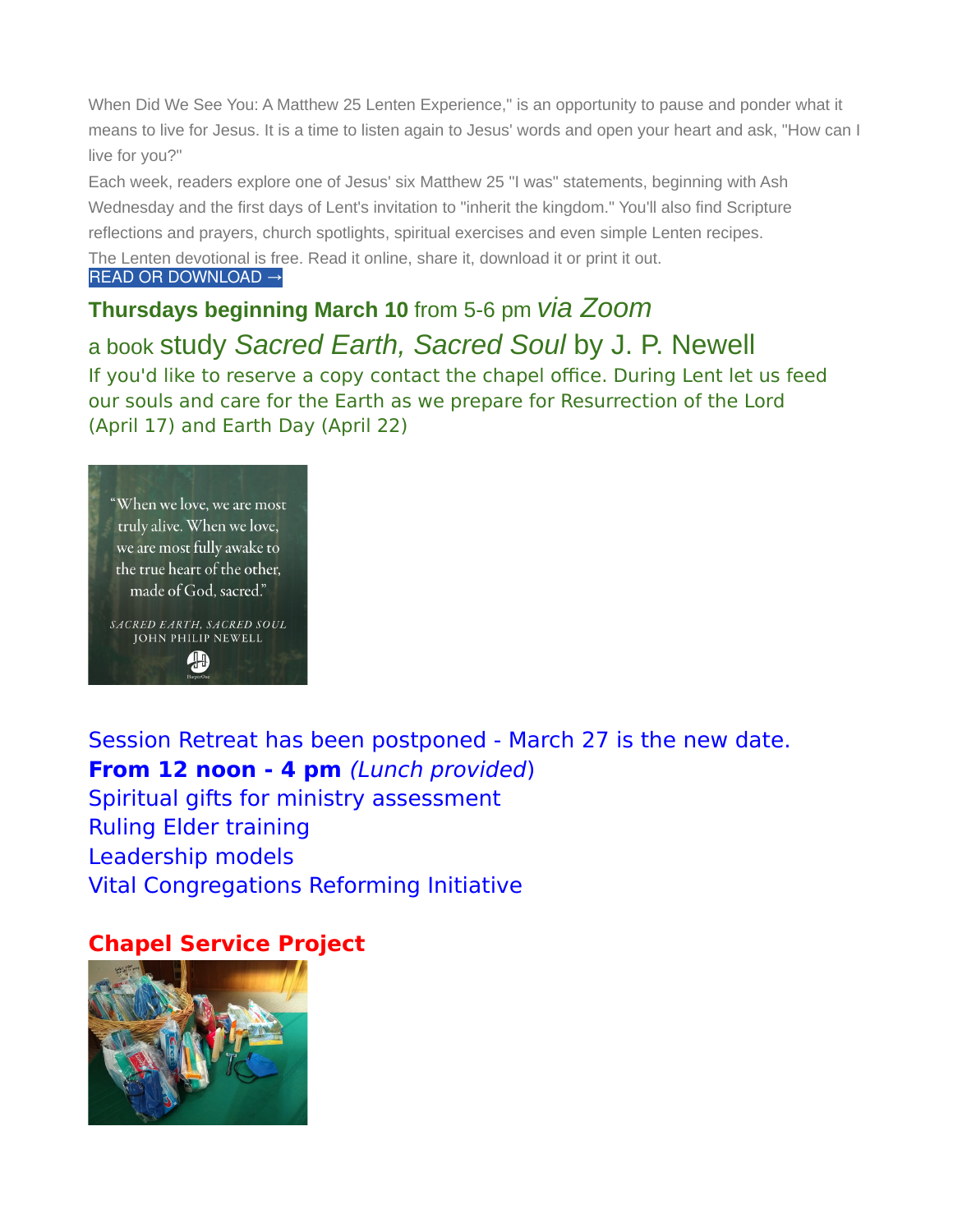We continue to collect travel size soaps, shampoo, socks, razors, combs, etc. to assemble hygiene kits to give away at our local 3rd Tuesday food bank.

In February we donated 20 bags to the North Beach Food Bank and 20 bags to Ocean Shores Project Homeless. Thanks to our HAT team: Mary, Bill, Dianne, Wally, John, Tamae.



North Beach Food Bank every month on the 3rd Tuesday, Fire Dept. #8 parking lot from 9 - 11 am.

# **DISCOVERY CLASS - APRIL 3** in person after worship.

For those who would like to know more about church membership, the Presbyterian Church (USA) and Chapel by the Sea in particular. Call Pastor Linda.

Online giving is available by going to our website [www.chapelbytheseawa.org](http://www.chapelbytheseawa.org/) and click the GIVING button.

In Christ's ministry

Pastor Linda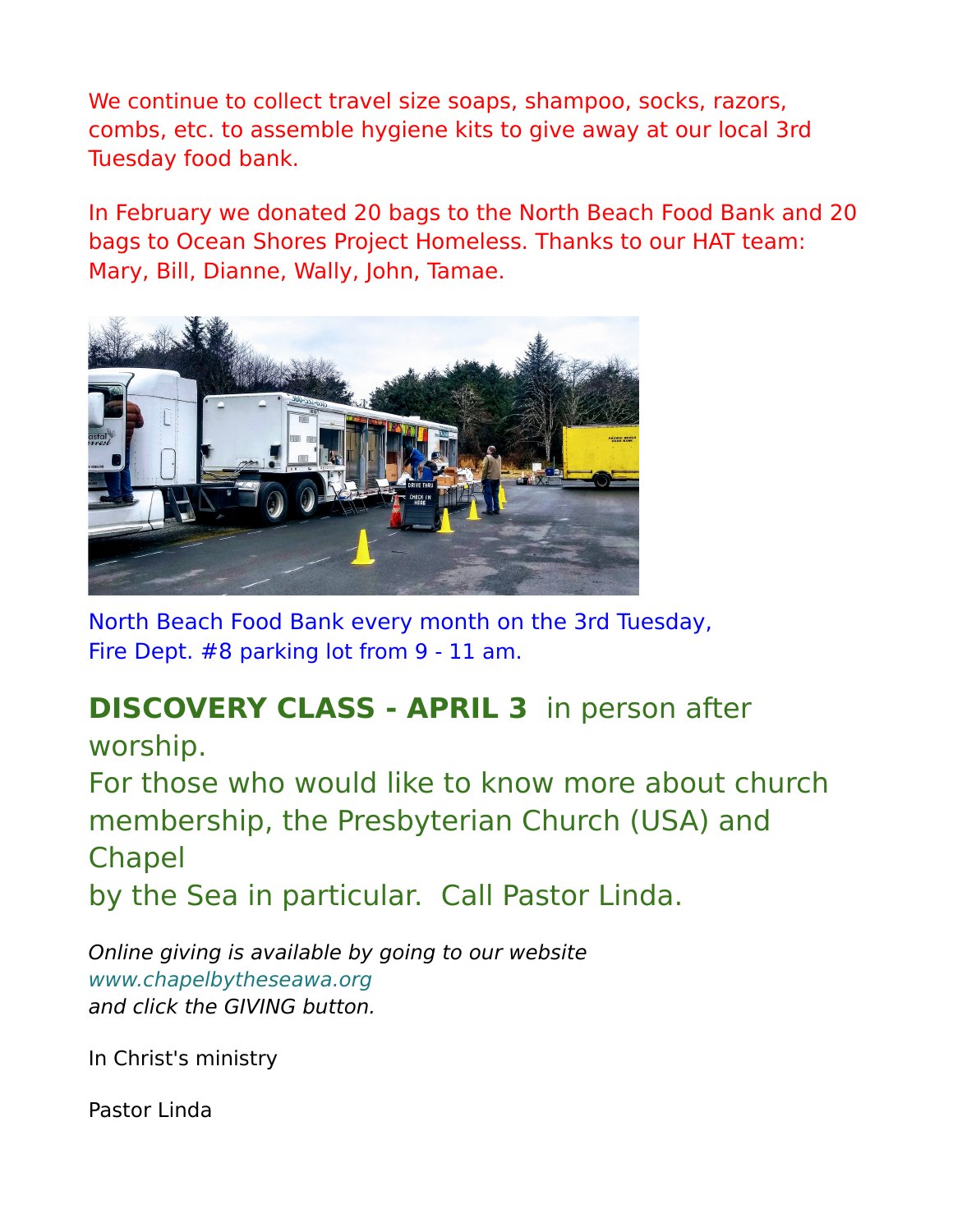Email: [pastor@chapelbytheseawa.org](mailto:pastor@chapelbytheseawa.org) Manse landline: 360.276.8143 [www.chapelbytheseawa.org](http://www.chapelbytheseawa.org/) Mailing address: P O Box 194, Pacific Beach, WA 98571

The Chapel is a member church of Presbyterian Church USA (PCUSA). Check online resources at [pcusa.org](http://pcusa.org/) and for the Presbytery of Olympia go to [olypres.org](http://olypres.org/)

Let us pray



# **Chapel by the Sea Prayer List - PRAYERS FOR PEACE**

# **Prayer for Ukraine offered by**

### **Presbyterian Peace Fellowship**

God,

We sigh. We sigh because words cannot express our anguish, our hurt, our despair, knowing that siblings in Ukraine are fleeing their homes for their lives, that the cities and towns that hold memories and culture and history may be destroyed. Paul tells us in his letter to the Romans that the Spirit intercedes for us with sighs too deep for words. And so we sigh. Let us breathe together.

### <take a deep breath>

May our sighs remind us that we all share the same air; that what impacts one of us impacts all of us; that life is precious to God and war is never necessary. May our sighs be a prayer for every Ukrainian who worries about surviving today; for those who will survive and be forever changed by the trauma of war; for those Russian soldiers who question their orders and refuse to use their weapons. May our sighs be a prayer for nuclear deproliferation; for an end to the sin of imperialism and colonization. May our sighs fill our bodies with air to breathe through grief and fear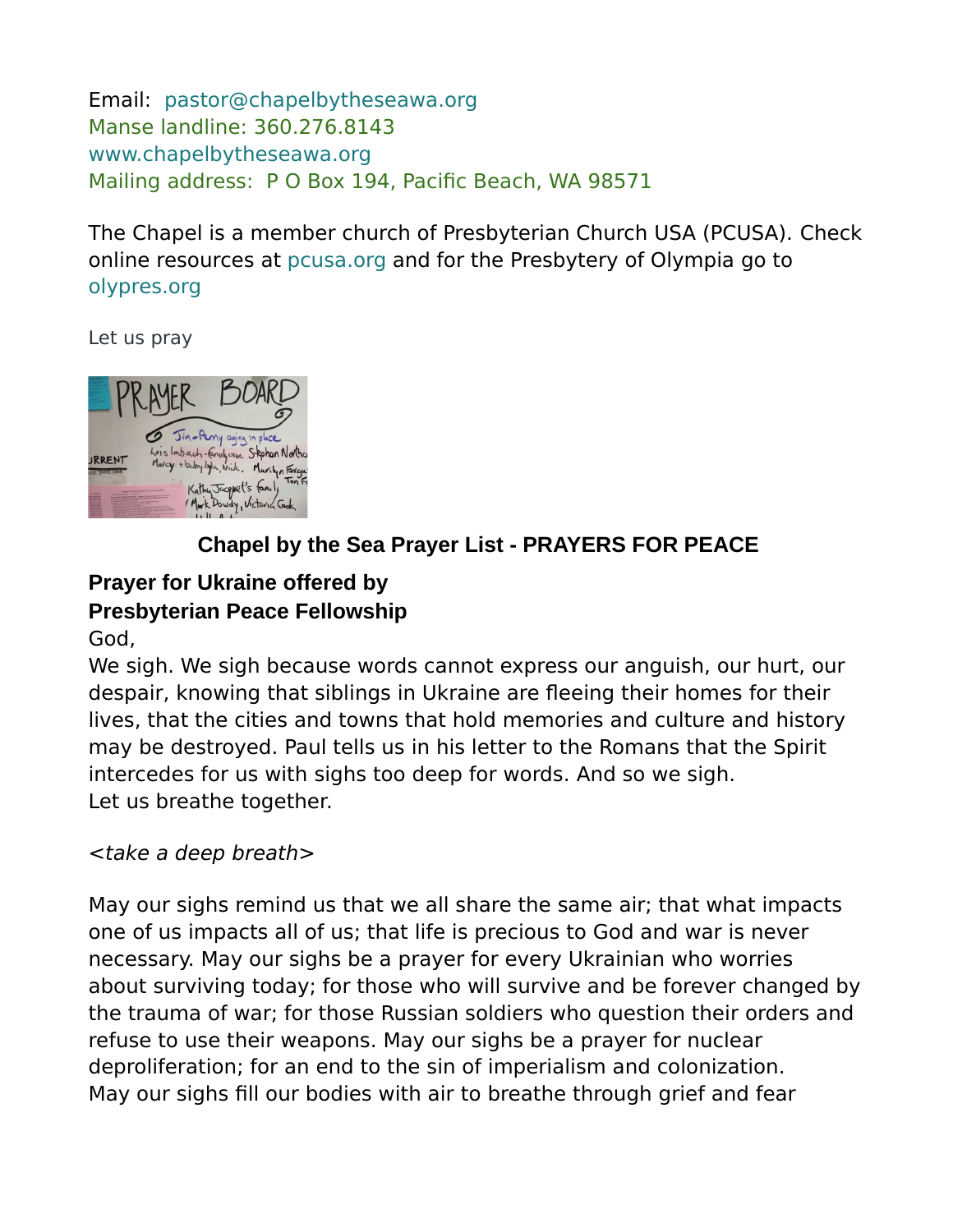and fill us with courage and connection, so that we are ready to act in solidarity with Ukraine, for an end to this war and all war.

### AMEN

God help us pray for our enemies this day.

... *pray without ceasing... 1 Thess. 5:17*

THE COVID CRISIS CONTINUES... Prayers for those recovering from Covid: God save us from this time of trial and be with those suffering through it.

- \* Lee Marriott recovering from Covid
- \* Marilyn Ferguson diagnosed with resorption affecting her teeth.
- \* Tom Ferguson's father Allan Ferguson died 2.18.22
- \* Wally Burton, recovering from dog bite
- \* Connie's friend Louis Imbach health and family issues.
- \* Marcia Brown on hospice, sister of Ellen Middents
- \* Cindy Stearns moving soon, packing supplies needed.
- \* Stephanie Blum's parents, Louis & Illeen Sperre
- \* Stephen Northcutt, healing from osteomyelitis.
- \* Penny and Jim Adkins Jim's good response to new treatments.
- \* Former pastor at the chapel, Rev. Mark Dowdy and wife Cheryl.
- \* Marilyn Ferguson's cousin and the Brain Family
- \* Jeff son-in-law of Phyllis Shaughnessy and Kay his wife.
- \* Youth fellowship for Nation
- \* JC awaiting heart transplant from Covid-19 (neighbor of Davis)
- \* Marcy on bedrest in hospital 11 weeks to go for baby Lyla
- \* Sean Northcutt's grandma Karen for pain management
- \* Patti Courtright healing and pain relief from herniated disc.
- \* Gabriel Taylor, seminary student under care at the chapel
- \* Victoria Cook, Bobbi Ray, Suzanne Hanson, health concerns
- \* Doug & Betty, John Broten, Raedene Hall. Rachel, Linda Suton, Mary M. Diana, Lt Commander Taylor and Amber, Kathy Jacquet's family
- \* Tom P. kidney failure also sufferers from Parkinsons and a recent fall.
- \* Lilly Royce recovering from knee replacement and her nephew Taylor Speck in ICU after being hit by a truck while on his moped.
- \* Joe Millard's father who has back pain
- \* Gabi recovering from a car accident & Gabi's sister, Brigitte joining the Air Force.
- \* Suzanne's grandson Seth (Marine)

Prayers for all our service men and women